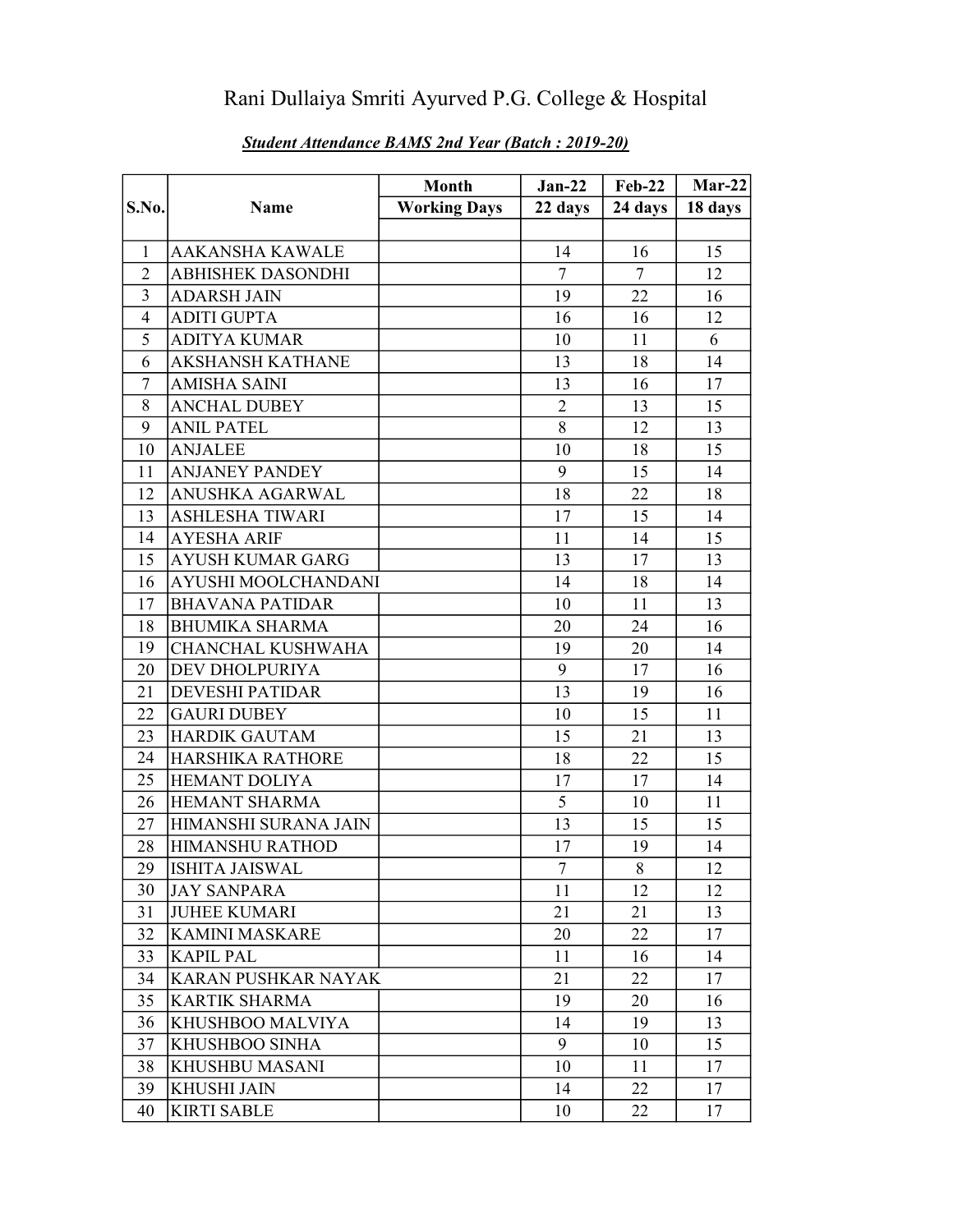| 41 | <b>KRATI TIWARI</b>        | 12             | 17     | 15             |
|----|----------------------------|----------------|--------|----------------|
| 42 | <b>KRATIKA UPADHYAY</b>    | 19             | 17     | 14             |
| 43 | <b>KRIPAL SISODIYA</b>     | $\overline{7}$ | 14     | $\overline{7}$ |
| 44 | <b>LOKESH KUMAR PATLE</b>  | 14             | 14     | 12             |
| 45 | MAHENDRA MEENA             | 11             | 18     | 14             |
| 46 | <b>MANSI SINGH</b>         | 20             | 22     | 17             |
| 47 | <b>MAYANK PRAJAPATI</b>    | 14             | $\tau$ | 17             |
| 48 | <b>MEDHA VERMA</b>         | 10             | 14     | 13             |
| 49 | <b>MILIND RAUT</b>         | 9              | 10     | 14             |
| 50 | МОНІТ РАТНАК               | 21             | 8      | $\overline{0}$ |
| 51 | <b>MOUSAM BORKAR</b>       | 14             | 19     | 17             |
| 52 | NANDINI DHAKAD             | $\overline{3}$ | 14     | 17             |
| 53 | NARENDRA KUMAR             | 20             | 20     | 17             |
| 54 | <b>NAVEEN PATIDAR</b>      | 8              | 14     | 11             |
| 55 | <b>NEHA RATHORE</b>        | 19             | 24     | 16             |
| 56 | NIDHI JOSHI                | 20             | 22     | 17             |
| 57 | <b>NIKITA DAMKE</b>        | 19             | 15     | 13             |
| 58 | NISHITA SHRIVASTAVA        | 15             | 22     | 18             |
| 59 | <b>OJASVA ARPIT KUMAR</b>  | 8              | 12     | 11             |
| 60 | PARUL VERMA                | 12             | 21     | 14             |
| 61 | PAWAR PRATIK SAHEBRAO      | 10             | 19     | 17             |
| 62 | PAYAL CHOUHAN              | 21             | 18     | 18             |
| 63 | PINKI AHIRWAR              | 3              | 17     | 15             |
| 64 | POORVI MUNDE               | 18             | 23     | 15             |
| 65 | PRACHI SINGH               | 12             | 15     | 14             |
| 66 | PRADEEP GUJAR              | $\overline{7}$ | 9      | 12             |
| 67 | PRAGATI PATIDAR            | 19             | 16     | 18             |
| 68 | PRIYA BISWAS               | 18             | 21     | 17             |
| 69 | PRIYAL GUPTA               | 10             | 16     | 16             |
| 70 | <b>PRIYANKA</b>            | 12             | 20     | 17             |
| 71 | PRIYANKA SHAIYA            | 19             | 22     | 16             |
| 72 | RADHIKA AGRAWAL            | 18             | 20     | 18             |
| 73 | RAHUL SANSERA              | 17             | 20     | 16             |
| 74 | <b>RAJNISH PANDEY</b>      | 17             | 20     | 14             |
| 75 | <b>RISHABH JATAV</b>       | 20             | 21     | 14             |
| 76 | <b>RIVI NAMDEO</b>         | 8              | 18     | 15             |
| 77 | <b>SAGAR RAI</b>           | 9              | 5      | 12             |
| 78 | <b>SAKSHI NAMDEV</b>       | 17             | 21     | 12             |
| 79 | <b>SANCHITA VERMA</b>      | 13             | 20     | 16             |
| 80 | <b>SANDESH BADGUJAR</b>    | 19             | 21     | 17             |
| 81 | <b>SARVESH VIJAY GHATE</b> | 15             | 19     | 16             |
| 82 | <b>SHIFA KHAN</b>          | 9              | 11     | 10             |
| 83 | <b>SHIVAM PATIDAR</b>      | 10             | 12     | 10             |
| 84 | <b>SHIVANI SHARMA</b>      | 19             | 21     | 16             |
| 85 | SHREYA TRIPATHI            | 13             | 18     | 15             |
| 86 | <b>SHRUTI SHARMA</b>       | 19             | 23     | 17             |
| 87 | <b>SHRUTI TIWARI</b>       | 14             | 21     | 15             |